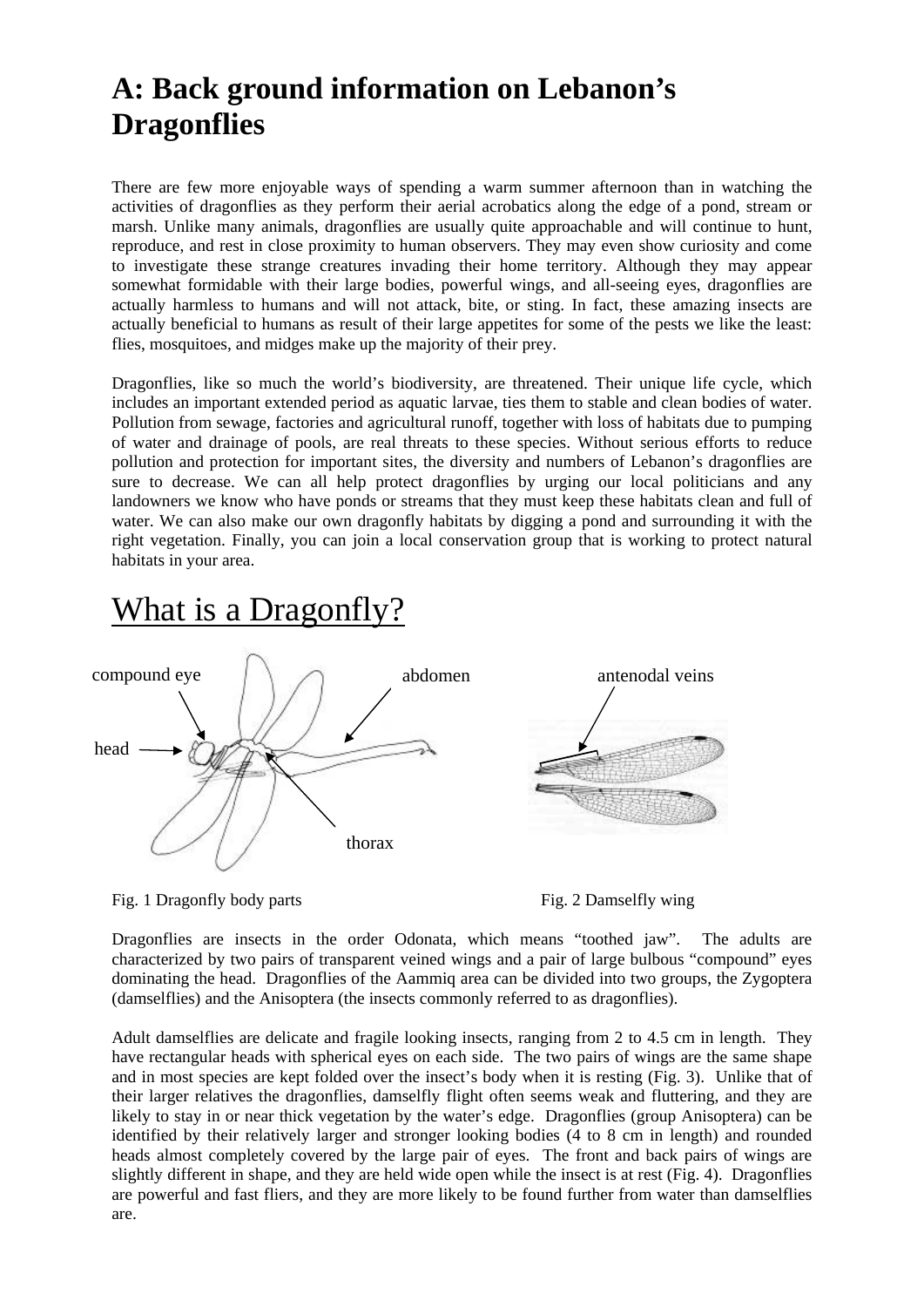

Fig. 3 Damselfly Fig. 4 Dragonfly



Dragonflies are perfectly adapted to fill their roles as aerial predators. Two features are especially important and easy to observe without special knowledge or instruments: sight and flight. Due to the unique positioning of an enormous pair of compound eyes, they are able to see in front, to the side, and behind all at the same time. Compound eyes are made up of thousands of individual lenses which work in unison to increase sensitivity to light, color, and movement. Dragonflies also have three tiny eyes on the tops of their heads that play an important role in coordinating movement of the wings with the dragonflies' surroundings. Each wing can move either individually or with its pair, allowing the dragonflies to be some of the fastest and most maneuverable flying insects on earth. One species has been clocked flying at almost 40km/hr! Along with simple forward motion, dragonflies can also fly sideways and backwards and are able to hover and glide for extended periods of time. While hunting, dragonflies fly with their bristly legs extended forward to trap the unlucky prey, which they then eat either in the air or after landing on a suitable perch.

# The dragonfly life cycle

Dragonflies are a primitive group of insects that lack the four-stage "complete metamorphosis" found in groups like butterflies. Instead, dragonflies undergo a three-stage life cycle. The first stage is the **egg**, from which hatches a small **nymph** or **larva** (plural **larvae**). The larvae of damselflies (Zygoptera) are quite slender, whereas those of true dragonflies (Anisoptera) are stout (see Figs. 5, 6). The larva stage in almost all dragonflies lives underwater (you can find them among aquatic plants or on the muddy bottom) and breathes by gills. Damselfly gills look like three leaf-like tails at the rear end of the body (Fig. 5). The true dragonflies have their gills in a small chamber in their rectum, and breathe by pumping water in and out of this chamber (Fig. 6). Dragonfly larvae are predators, feeding on other small aquatic invertebrates, and even small tadpoles and fish! To help them catch their prey, they have an extendible spoon-shaped lower jaw.

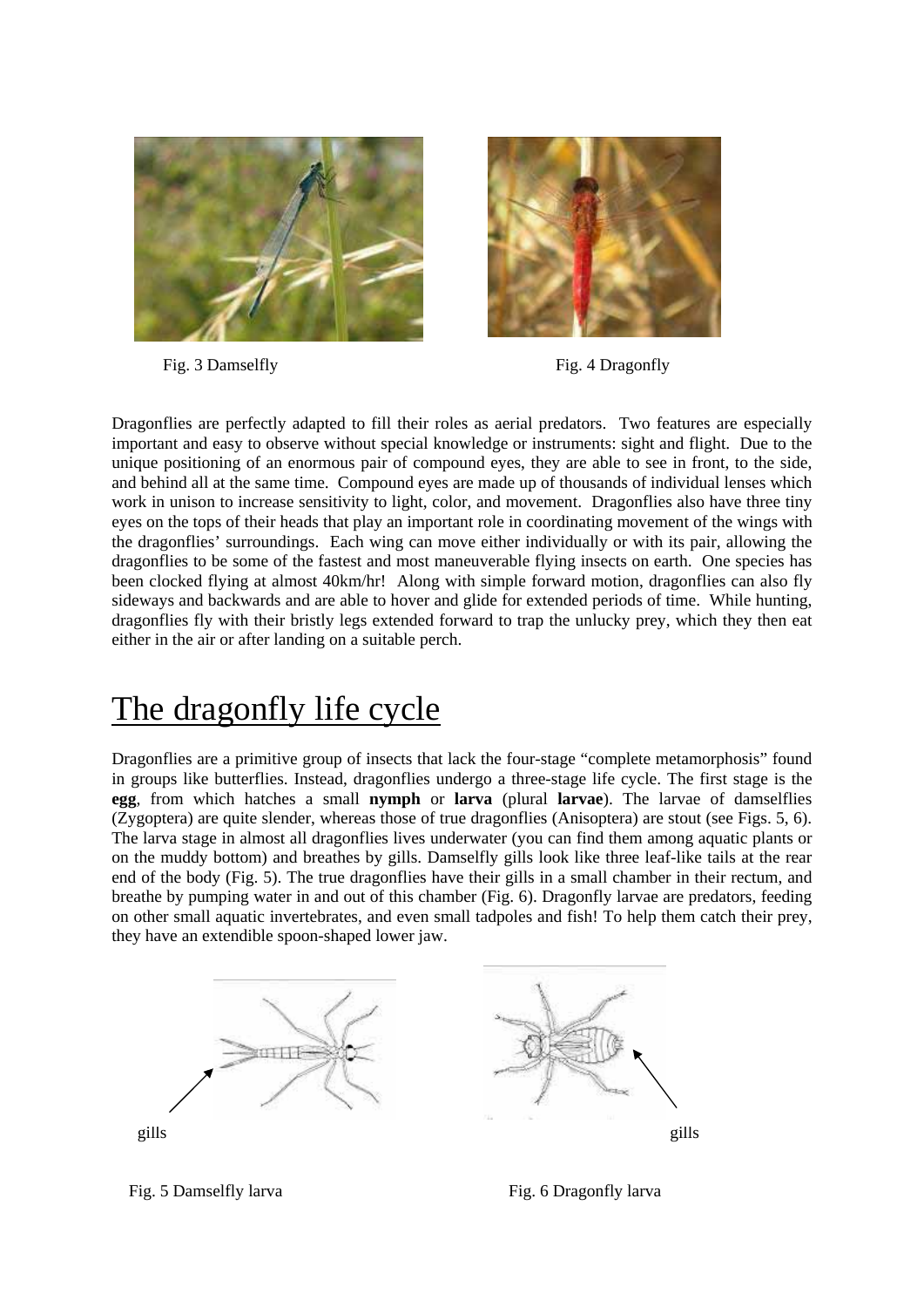As the larva feeds, it grows too big for its rigid skin, so somewhere between 8 and 15 times during its life it will climb out of its skin and grow another one. This is called **moulting**. Each new skin is slightly larger than the last, and has slightly larger wing pads. So you can tell how old a dragonfly larva is by its size and the length of its wing pads. In the final moult, a fully-developed, winged **adult** (or **imago**) emerges from the larval skin. In order to complete this last moult, the larva leaves the water and crawls onto a plant, a mud bank or a stone. Its skin splits down the back, and the adult crawls out, leaving the skin behind. If you look carefully around the banks of streams, lakes or wetlands during the summer, you will be able to find many old skins of dragonflies that have emerged as adults (see Fig. 7). When they first emerge, the adults are very weak,

and need to spend a few hours drying their wings and body before they can fly. During this time, a strong wind can blow them into the water, or a frog or bird can easily eat them. Sometimes you will find many drowned adults on the side of a lake or wetland. It is sad to see, but dragonflies always produce many young so that enough of them will survive to become adults.





The last stage of the life cycle is **mating**, and dragonflies have a unique way of doing this. The male dragonfly grasps the female then curves the end of her body around so that it touches the underside of the male just behind its wings (Fig. 8). In this position, the male can fertilise the eggs inside the female. Amazingly, the pair can keep flying while they are held together like this! That is why you will often see a pair of dragonflies flying together in a sort of heart-shape. If you watch the mating couple for longer, you might notice that afterwards, the female dips the rear end of her body several times in the water or muddy bank while the male flies off or hovers nearby to guard her. She is laying her eggs (Fig. 8), getting ready for the next turn of the life cycle to begin.

The dragonfly life cycle (below)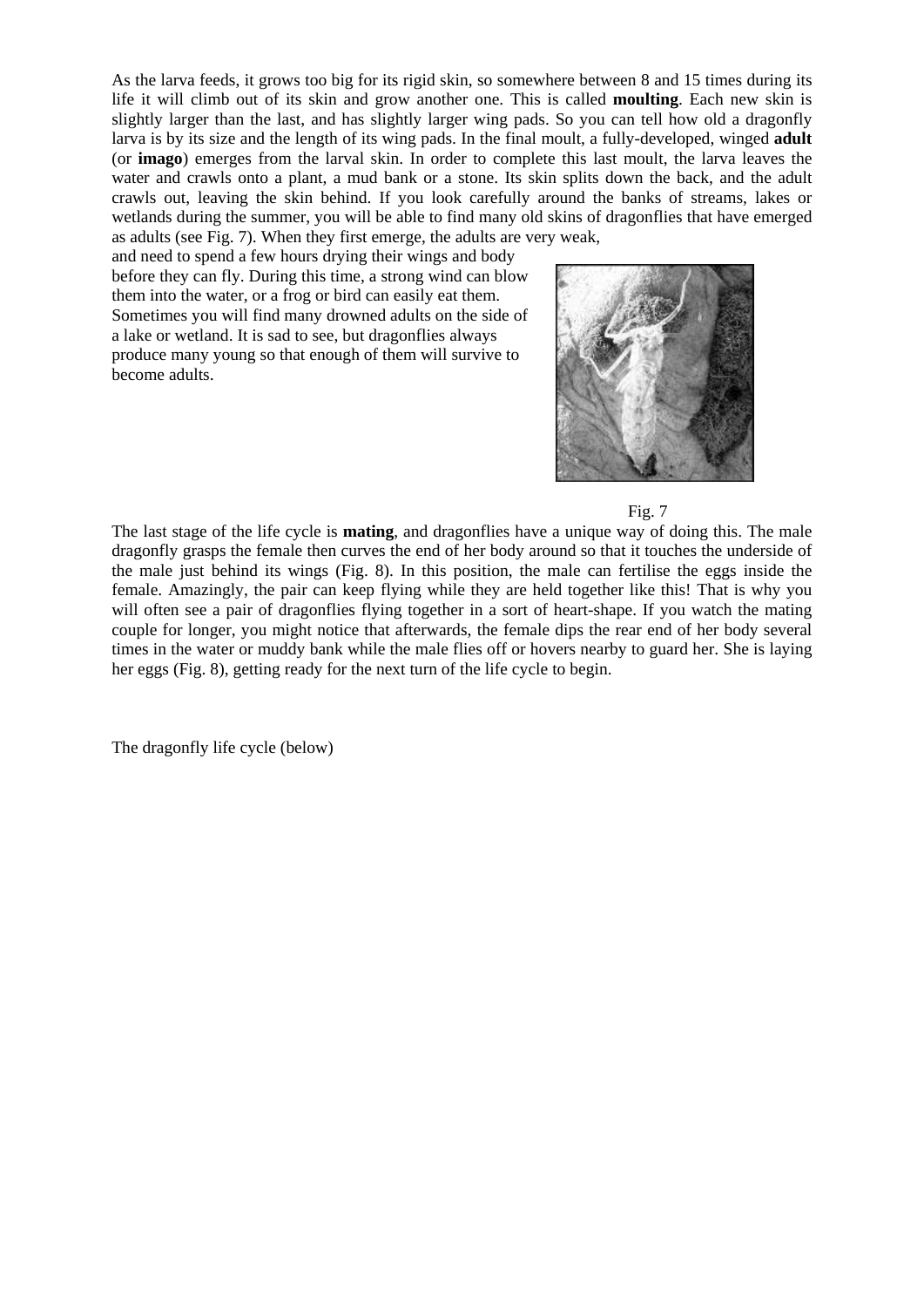## **The dragonfly life cycle**



Fig. 8

#### **Observing dragonflies in the field**

Adult dragonflies are very agile fliers, and not easily caught, but there is really no need to catch them anyway. With a good pair of close-focusing binoculars you can usually see enough detail to identify them. However, to get a good view, you might have to wait for them to land on a plant, which requires a lot of patience, as some species spend most of their time in flight. Dragonflies rely mostly on their sense of sight, so to increase your chances of getting close, wear camouflaged clothes that match your surroundings, and keep your shadow pointing away from the water. Early morning, just after sunrise, can be a good time to get close, as they are slower when the temperature is cold. But many larger dragonflies tend to spend the night hidden, so you won't see these ones until they are already flying.

To see larvae, take a kitchen sieve down to the water, and sweep it gently through the aquatic plants by the water's edge. Gently lift any larvae out of the sieve with your fingers (they won't bite!) and transfer them to a white plastic dish or tray so you can see them easily. A hand lens or magnifying glass will help you to see the details of the body. Don't forget afterwards to return the larvae carefully to where you found them!